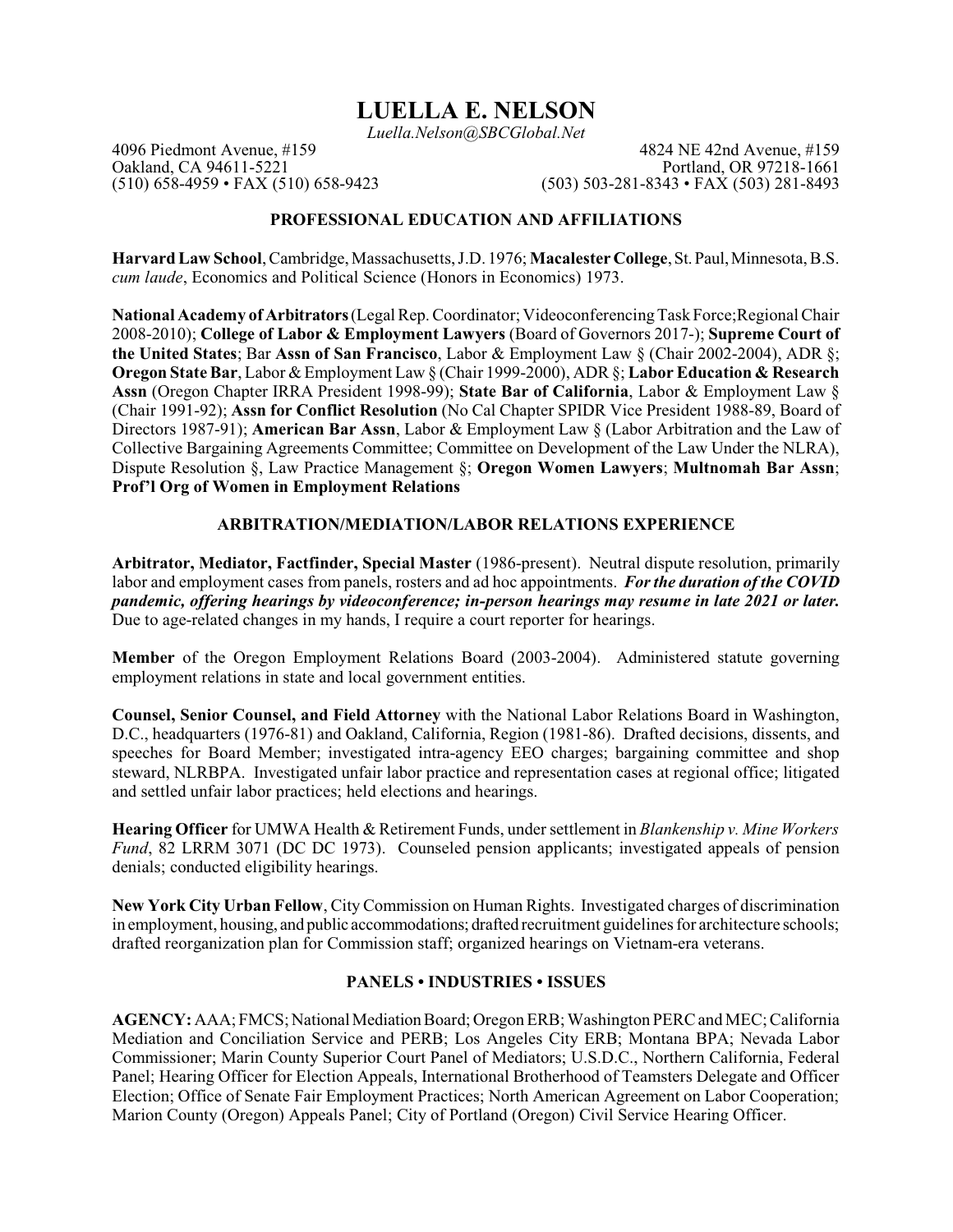**PERMANENT PANELS:** AC Transit/ATU 192; Albertsons/UFCW 164; AT&T Mobility/CWA; BART/ ATU; Boeing/IAM; Cal High Speed Rail Authority/State Bldg & Constr. Trades Council of Cal; Cal Teachers Assn/Cal Associates Staff; East Bay Hospitality Ind Assn/HERE Local 28; FAA/NATCA; Fairbanks/PSEA; Kaiser Permanente/UFCW, Local 555; Marion County/SEIU Local 503; Pacific Bell/CWA; Parc Oakland Hotel/HERE Local 28; Petersburg/Alaska Public Ees Assn; Pope & Talbot/USWA; SamTrans/ATU 1574; San Francisco/DPOA; Santa Clara County/SEIU Local 715; Santa Clara Hospitality Ind Assn/HERE Local 19; Simpson Paper/ UPIU; State of Alaska/LT&C, Public Ees Local 71; Univ. of Cal/UPTE; Univ. of Cal/AFT; Univ. of Cal/AFSCME 3299; UPS/Teamsters; US Dept of Agriculture FSIS/AFGE; US Dept of Homeland Security/NTEU.

**INDUSTRIES:** Aerospace, agriculture, airlines, automotive, bakery, beverage, cement, cemetery, chemicals, clerical, communications, construction, dairy, education, entertainment/arts, federal sector grievance, feed & fertilizer, food, grain mill, health care, hotel/restaurant, insurance, local government, lumber, mfg. misc., maritime, meat packing, mining, nuclear energy, organizations, packaging, paint & varnish, plastics, police & fire, printing & publishing, prison guard, private/public sector interest, public sector grievance, pulp & paper, railroads, retail stores, transportation, trucking & storage, utilities, warehousing

**ISSUES:** Absenteeism, affirmative action, alcohol/drug abuse, arbitrability, assignment, AWOL, bargaining unit work, benefits denial, COLA, contracting out, demotion, discharge, discipline, discrimination, environmental pay, executive compensation, fairshare, grievance mediation, holiday/holiday pay, insubordination, interest, job classification, job evaluation, job posting/ bidding, jurisdiction, layoff/bumping/ recall, leave of absence, managementrights,mergers/consolidations, new/reopened contract terms, official time, overtime, past practice, pension/health, performance appraisals, promotions, rate of pay, reassignment, RIF, report/ call-in/call-back, safety, scheduling, seniority, severance pay, sexual harassment, shift hours, sick leave, subcontracting, successorship, tenure/reappointment, training, transfer, union access/security, union business, vacation, violence/threats, wages, work week change, working conditions, wrongful termination

## **SEMINAR PRESENTATIONS • TEACHING**

#### **National Academy of Arbitrators**:

*The Dope on Dope; What Arbitrators Should Know About Marijuana* (10/2015); *Ethics in Labor Arbitration* (8/2013 and 2/2013)*; Getting it Right and Getting it Done: Procedural and Evidentiary Issues* (6/2013); *Ethics and Due Process in Arbitration* (5/2009); *Advanced Advocate Training* (5/2007)

#### **Oregon State Bar, ADR Section:**

*Elder Abuse* Reporting (3/2015); *Child Abuse Reporting* (11/2013) *Ethics in Labor Arbitration* (8/2012)

#### **Oregon LERA:**

*Legal Ethics and Arbitrator Immunity* (3/2014); *Arbitration: Past, Present, Future: Grievance Mediation Workshop* (10/1997); *Ethics in Collective Bargaining: Building Trust in the Workplace* (9/1996)

**UC Hastings Arbitrators' Day:** *Ambiguity and Past Practice* (2/2012)

**NPELRA Labor Relations Academy II:** *The Grievance Arbitration Process* (9/2011; 3/2000)

**Montana Board of Personnel Appeals:** *Arbitration & Labor Relations Conference* (9/2009)

**Chinese Ministry of Personnel/FMCS**: *Personnel Arbitration Symposium* (10/2007)

## **University of Oregon LERC PERC:**

*Just Cause: The 7 Tests Revisited* (4/2006); *Ask the Arbitrator* (4/2005); *Leading ERB Cases of 2003-04* and *ERB Roundtable: Finality in Interest Arbitration* (4/2004); *The PECBA at Twenty; Comments and discussion by a panel of arbitrators* (4/1994)

# **Federal Mediation and Conciliation Service:**

*Ask the Grievance Arbitrator* (3/2006)*;Ethics in Med/Arb* and *"Ask the Arbitrator"* (3/2005);*Ethics in Arbitration and Mediation* (3/2004); *Mental Health – The Bipolar Personality in the Workplace; Evidence After Discharge;* and *"Ask the Arbitrator"* (3/2003)

## **Bar Association of San Francisco, Labor and Employment Law Section:**

*Ethical Standards for Contractual Arbitration* (7/2002); *Settlement's Toughest Challenges*(2/2002)